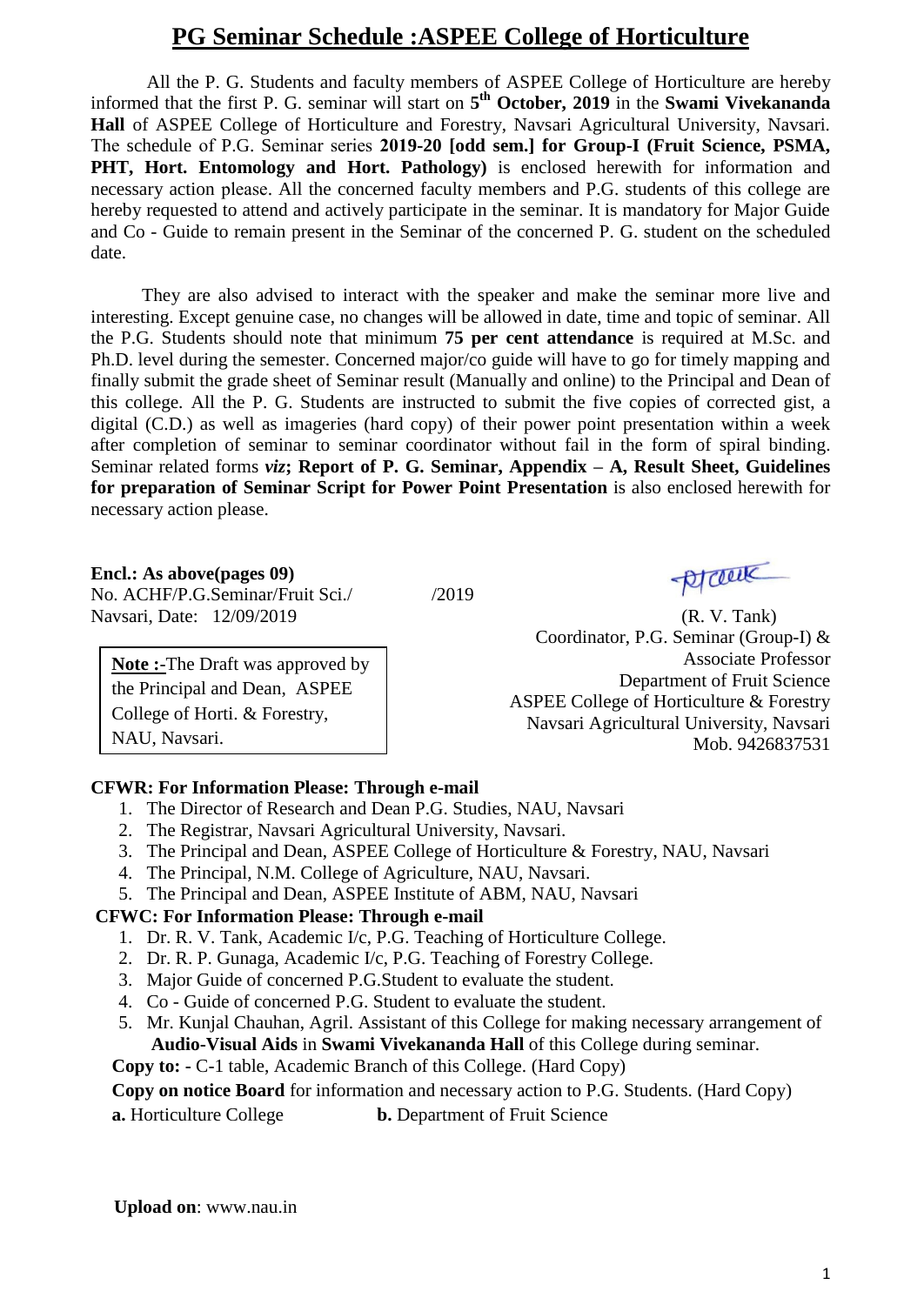# **-: P.G. Seminar Schedule (Odd semester** *w.e.f.***:01/08/2019 and 03/09/2019):- Group-I Academic Year: 2019-20 ASPEE COLLEGE OF HORTICULTURE, NAU, Navsari**

## **Venue: Swami Vivekananda Hall.**

| Sr.            | <b>Name of PG Student</b> | Semester, Major subject,   | Date and Time   | Name of Major Guide & Co-               | <b>Topic of PG Seminar</b>   | Master's or          |
|----------------|---------------------------|----------------------------|-----------------|-----------------------------------------|------------------------------|----------------------|
| No.            | and Cell No.              | <b>Registration number</b> | of Presentation | guide with Cell Number                  |                              | <b>Doctoral I/II</b> |
|                | Velamala Sravani          | $5th$ Semester             | 05/10/2019      | Major guide: Dr. S.N. Saravaiya         | Effect of climate change on  | Doctoral II          |
|                | 8332808386                | Vegetable Science          | Saturday        | 9998002658                              | major tropical and sub       | <b>VSC-692</b>       |
|                |                           | Reg. No. 1020217013        | 9 to 10 am      | Co-guide : Dr. B.N. Patel<br>9879575264 | tropical fruit crops         |                      |
| 2              | Desai Devanshi            | $3rd$ Semester             | 05/10/2019      | Major Guide: Dr. R. V. Tank             | Effect of pre and post       | Master's             |
|                | Jayeshbhai                | <b>Fruit Science</b>       | Saturday        | 9426837531                              | harvest treatments on shelf  | FSC-591              |
|                | 9426214197                | Reg. No. 2020218011        | 10 to 11 am     | Co-guide: Dr. K. D. Desai               | life and quality of papaya   |                      |
|                |                           |                            |                 | 8511102862                              | fruits                       |                      |
| $\mathfrak{Z}$ | Patel Sejalben            | $3rd$ Semester             | 05/10/2019      | Major Guide: Dr. Y. N. Tandel           | Recent advances in           | Master's             |
|                | Bharatbhai                | <b>Fruit Science</b>       | Saturday        | 9601283385                              | fruit drop in mango, citrus  | <b>FSC-591</b>       |
|                | 9737604133                | Reg. No. 2020218035        | 11 to 12 am     | Co-Guide: Dr. N. B. Patel               | and grape                    |                      |
|                |                           |                            |                 | 9998002505                              |                              |                      |
| 4              | Lalitha K. R.             | 3 <sup>rd</sup> Semester   | 18/10/2019      | Major Guide: Dr. R. V. Tank             | Mutation studies in fruit    | Master's             |
|                | 8553071806                | <b>Fruit Science</b>       | Friday          | 9426837531                              | crops                        | <b>FSC-591</b>       |
|                |                           | Reg. No. 2020218017        | $3$ to $4$ pm   | Co-guide: Dr. S. L. Chawla              |                              |                      |
|                |                           |                            |                 | 9998002589                              |                              |                      |
| 5              | Patel Arpitaben           | $3rd$ Semester             | 18/10/2019      | Major Guide: Dr. B. N. Patel            | A chronic problem of fruit   | Master's             |
|                | Maheshbhai                | <b>Fruit Science</b>       | Friday          | 9879575264                              | cracking in fruit crops      | <b>FSC-591</b>       |
|                | 7698772069                | Reg. No. 2020218028        | $4$ to 5 pm     | Co-guide: Dr. N. B. Patel               |                              |                      |
|                |                           |                            |                 | 9998002505                              |                              |                      |
|                |                           |                            |                 |                                         |                              |                      |
| 6              | Shailaja H.K.             | $3rd$ Semester             | 19/10/2019      | Major Guide: Dr. B. M. Tandel           | Effect of temperature on     | Master's             |
|                | 8105834142                | <b>Fruit Science</b>       | Saturday        | 9427125979                              | mango production             | <b>FSC-591</b>       |
|                |                           | Reg. No. 2020218045        | 9 to 10 am      | Co-guide: Dr. Shivam Bhatt              |                              |                      |
|                |                           |                            |                 | 9879636302                              |                              |                      |
| $\overline{7}$ | Patel Jollyben            | $3rd$ Semester             | 19/10/2019      | Major Guide: Dr. T. R. Ahlawat          | Effect of seaweed extract on | Master's             |
|                | Jayeshbhai                | <b>Fruit Science</b>       | Saturday        | 9879124272                              | production and quality of    | <b>FSC-591</b>       |
|                | 8401130878                | Reg. No. 2020218030        | 10 to 11 am     | Co-Guide Dr. Sanjeev Kumar              | fruit crops                  |                      |
|                |                           |                            |                 | 9712724384                              |                              |                      |
|                |                           |                            |                 |                                         |                              |                      |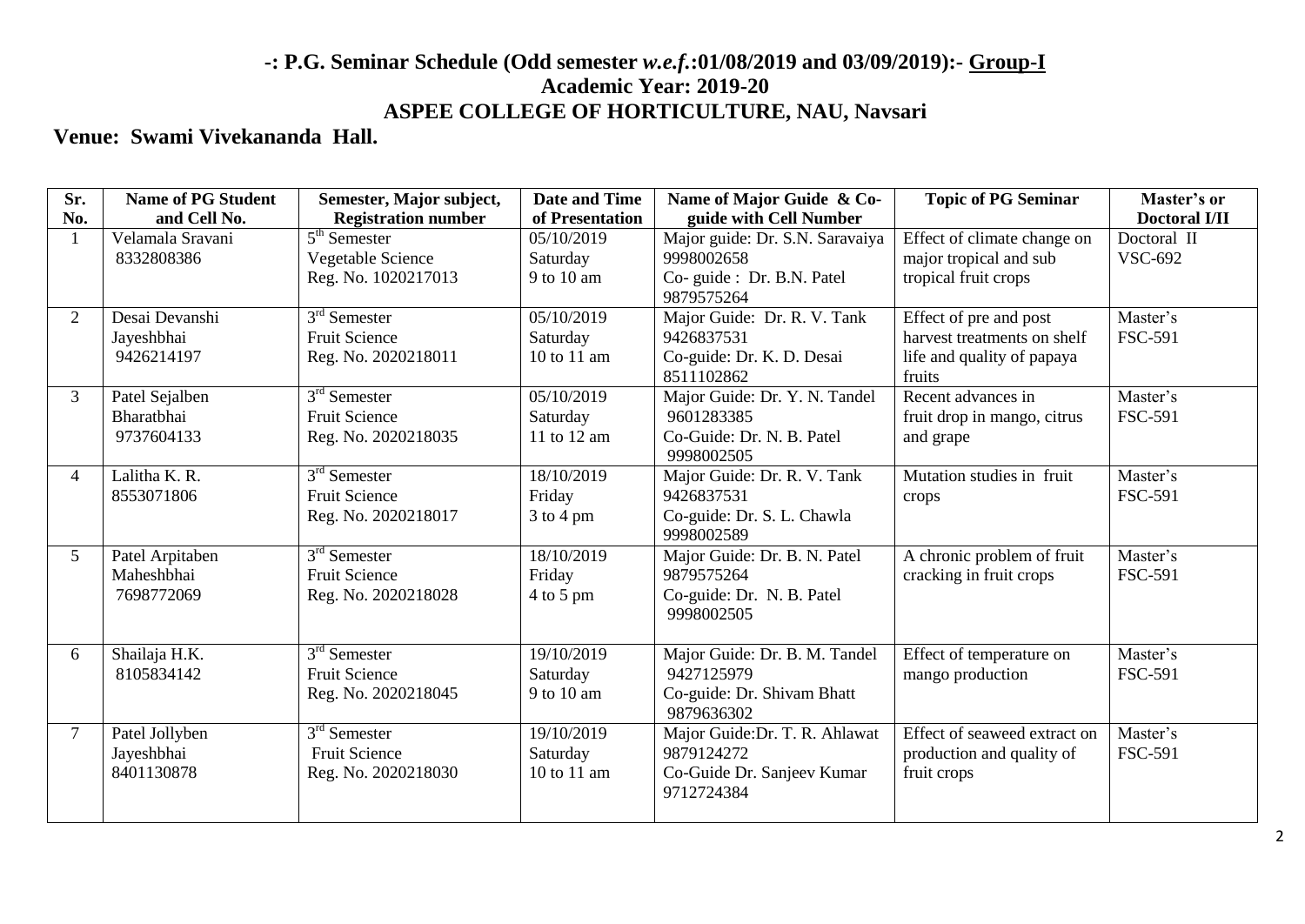| Sr. | <b>Name of PG Student</b> | Semester, Major subject,       | <b>Date and Time</b> | Name of Major Guide & Co-                 | <b>Topic of PG Seminar</b>                           | Master's or          |
|-----|---------------------------|--------------------------------|----------------------|-------------------------------------------|------------------------------------------------------|----------------------|
| No. | and Cell No.              | <b>Registration number</b>     | of Presentation      | guide with Cell Number                    |                                                      | <b>Doctoral I/II</b> |
| 8   | Gohil Mehulbhai           | $3rd$ Semester                 | 19/10/2019           | Major guide: Dr. Dev Raj                  | Advances in waste                                    | Master's             |
|     | Maganbhai                 | <b>Post-Harvest Technology</b> | Saturday             | Mo:09913753552                            | utilization technology for                           | PHT-591              |
|     | 9712858806                | Reg. No. 2020218014            | 11 to 12 am          | Co-guide: Dr. A. K. Pandey                | pectin extraction from fruit                         |                      |
|     |                           |                                |                      | Mo:9913028496                             | and vegetable                                        |                      |
| 9   | Ahir Tejaskumar           | $7th$ Semester                 | 15/11/2019           | Major guide: Dr. S. L. Chawla             | Role of bio-stimulants in                            | $Doctoral - II$      |
|     | Rambhai                   | Floriculture and Landscape     | Friday               | 9998002589                                | fruit crops                                          | <b>FLA-692</b>       |
|     | 9825424555                | Architecture                   | $3$ to 4 pm          | Co-guide: Dr. R. V. Tank                  |                                                      |                      |
|     |                           | Reg No. 1020216001             |                      | 9426837531                                |                                                      |                      |
| 10  | Patel Prasulkumar         | $7th$ Semester                 | 15/11/2019           | Major Guide : Dr. B. N. Patel             | Advances in application of                           | Doctoral-II          |
|     | Rameshbhai                | <b>Fruit Science</b>           | Friday               | 94274 76600                               | edible coatings in fruit crops                       | <b>FSC-692</b>       |
|     | 98798 89479               | Reg No. 1020216009             | 4 to 5 pm            | Co-Guide : Dr. Dev Raj                    |                                                      |                      |
|     |                           |                                |                      | 9913753252                                |                                                      |                      |
| 11  | Ajay kumar Shahu          | $3rd$ Semester                 | 16/11/2019           | Major Guide: Dr. B. N. Patel              | Additional application of                            | Master's             |
|     | 7000828716                | <b>Fruit Science</b>           | Saturday             | 9879575264                                | nutrients for yield and                              | <b>FSC-591</b>       |
|     |                           | Reg. No. 20202180001           | 9 to 10 am           | Co-guide: Dr. S. L. Chawla                | quality of fruit crops                               |                      |
| 12  | Mrs. Sushmitha M.B.       | $3rd$ Semester                 | 16/11/2019           | 8160958437                                |                                                      | Master's             |
|     |                           | <b>Post-Harvest Technology</b> | Saturday             | Major Guide: Dr.C. S. Desai<br>9825092971 | Application of spray drying<br>in microencapsulation | PHT-591              |
|     |                           | Reg No. 2020218046             | 10 to 11 am          | Co-guide: Dr.S.J. Patil                   | of fruit powder                                      |                      |
|     |                           |                                |                      | 09998012218                               |                                                      |                      |
| 13  | Thejaswini K              | $3rd$ Semester                 | 16/11/2019           | Major Guide: Dr. S. J. Patil              | Biochar: It's role in fruit                          | Master's             |
|     | 9743683364                | <b>Fruit Science</b>           | Saturday             | 9998012218                                | crop propagation                                     | <b>FSC-591</b>       |
|     |                           | Reg. No.: 2020218047           | 11 to 12 am          | Co-guide: Dr. M. A. Patel                 |                                                      |                      |
|     |                           |                                |                      | 8511102869                                |                                                      |                      |
| 14  | Parmar Bhumikaben         | $3rd$ Semester                 | 29/11/2019           | Major guide: Dr. B.                       | Recent advances in                                   | Master's             |
|     | Maganbhai                 | Fruit Science                  | Friday               | Chakraborty                               | albinism disorder of                                 | <b>FSC-591</b>       |
|     | 9662078505                | Reg No. 2020218026             | $3$ to $4$ pm        | 9426922718                                | strawberry                                           |                      |
|     |                           |                                |                      | Co-Guide : Dr. N.B. Patel                 |                                                      |                      |
|     |                           |                                |                      | 9998002505                                |                                                      |                      |
| 15  | Boricha Urvashi           | $3rd$ Semester                 | 29/11/2019           | Major guide: Dr. B. R. Parmar             | Fruit set and development -                          | Master's             |
|     | Kamleshkumar              | <b>Fruit Science</b>           | Friday               | 9979987224                                | prerequisite & enhancement                           | <b>FSC-591</b>       |
|     |                           | Reg No. 2020218006             | 4 to 5 pm            | Co-guide: Dr. N. B. Patel                 | in fruit crops                                       |                      |
|     |                           |                                |                      | Cell No.: 9998002505                      |                                                      |                      |
| 16  | Karanjiya Arjun           | $3rd$ Semester                 | 30/11/2019           | Major Guide: Dr.C. S. Desai               | Calcium: An indispensable                            | Master's             |
|     | Bhikhabhai                | <b>Post-Harvest Technology</b> | Saturday             | 9825092971                                | element affecting post                               | PHT-591              |
|     |                           | Reg No. 2020218016             | 9 to 10 am           | Co-guide: Dr.S.J. Patil                   | harvest life of fruits and                           |                      |
|     |                           |                                |                      | 09998012218                               | vegetables                                           |                      |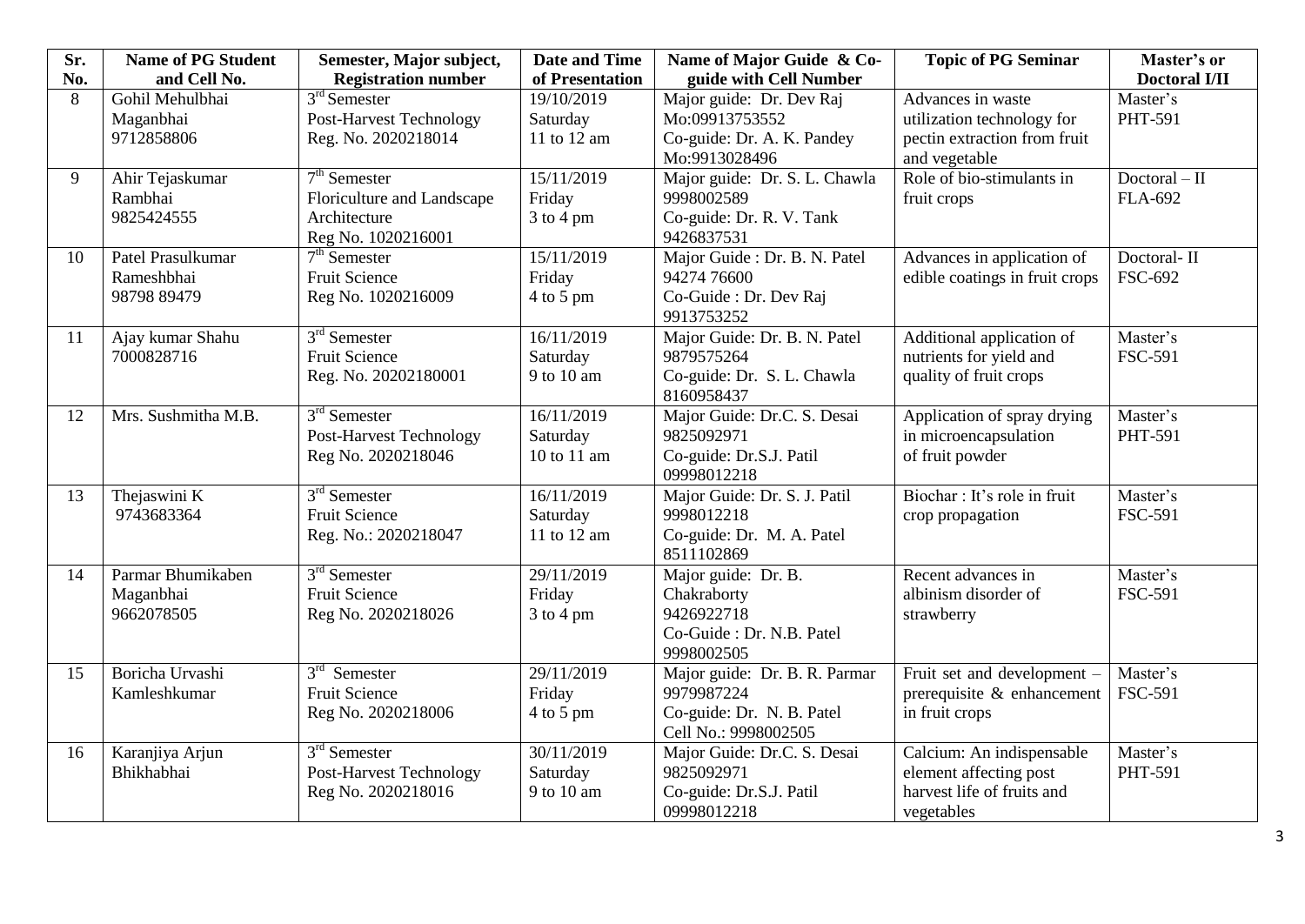| Sr. | <b>Name of PG Student</b>                   | Semester, Major subject,                                                           | <b>Date and Time</b>                  | <b>Topic of PG Seminar</b><br>Name of Major Guide & Co-                                   |                                                                          | Master's or                       |
|-----|---------------------------------------------|------------------------------------------------------------------------------------|---------------------------------------|-------------------------------------------------------------------------------------------|--------------------------------------------------------------------------|-----------------------------------|
| No. | and Cell No.                                | <b>Registration number</b>                                                         | of Presentation                       | guide with Cell Number                                                                    |                                                                          | <b>Doctoral I/II</b>              |
| 17  | Muhammad Rokai<br>Muhammadi                 | $3rd$ Semester<br><b>Post-Harvest Technology</b><br>Reg No. 2020218021             | 30/11/2019<br>Saturday<br>10 to 11 am | Major Guide: Dr.C. S. Desai<br>9825092971<br>Co-guide: Dr.S.J. Patil                      | Drying and dehydration of<br>fruits and vegetables                       | Master's<br>PHT-591               |
|     |                                             |                                                                                    |                                       | 09998012218                                                                               |                                                                          |                                   |
| 18  | Archita M.V.<br>6351461728                  | $3rd$ Semester<br><b>PSMA</b><br>Reg No. 2020218003                                | 30/11/2019<br>Saturday<br>11 to 12 am | Major Guide: Dr. M. M. Patel<br>8128681307<br>Co-guide: Dr. B. M. Tandel<br>9427125979    | Secondary metabolites<br>synthesis in medicinal and<br>aromatic plants   | Masters's<br><b>PSMA-591</b>      |
| 19  | Bharai Rambhai<br>Boghabhai<br>9033741300   | $5th$ Semester<br><b>Post-Harvest Technology</b><br>Reg. No. 1020217004            | 06/12/2019<br>Friday<br>$3$ to $4$ pm | Major guide: Dr. Dev Raj<br>Mo:09913753552<br>Co-guide: Dr. B.N. Patel<br>Mo:9879575264   | Nutraceutical properties of<br>under-utilized fruits                     | Doctoral-II<br>PHT-692            |
| 20  | Mamilla sindhuja<br>8142959398              | $5th$ semester<br>Floriculture and landscape<br>architecture<br>Reg. No.1020217006 | 06/12/2019<br>Friday<br>$4$ to 5 pm   | Major guide: Dr. Alka singh<br>8160344602<br>Co- guide: Dr. B. N. Patel<br>9879575264     | Mechanization and robotics<br>in fruit crops                             | $Doctoral - II$<br><b>FLA-692</b> |
| 21  | Panchal Rajeshkumar<br>Kishorkumar          | $7th$ semester<br>Fruit Science<br>Reg No. 1020216006                              | 07/12/2019<br>Saturday<br>9 to 10 am  | Major guide: Dr. S. J. Patil<br>9998012218<br>Co- guide: Dr. S. L. Chawla<br>9998002589   | CRISPR for fruit crop<br>improvement: A<br>revolutionary approach        | Doctoral-I<br>FSC-691             |
| 22  | Parikh Riddhesh<br>Prafulbhai<br>8905289091 | $3rd$ Semester<br><b>PSMA</b><br>Reg. No. 2020218025                               | 07/12/2019<br>Saturday<br>10 to 11 am | Major guide- Dr. P. P. Bhalerao<br>9662532827<br>Co- guide- Dr. S. J. Patil<br>8200656381 | Effect of light intensity on<br>performance of rhizomatic<br>spice crops | Master's<br><b>PSMA-591</b>       |
| 23  | Desai Yashkumar<br>Gamanbhai<br>9537433357  | $3rd$ Semester<br>Fruit Science<br>Reg No. 2020218012                              | 07/12/2019<br>Saturday<br>11 to 12 am | Major guide: Dr. D. K.Sharma<br>8128988972<br>Co- guide : Dr. S. S. Masaye<br>9998821208  | Induction of off season<br>flowering and fruiting in<br>fruit crops      | Master's<br><b>FSC-591</b>        |
| 24  | Prajapati Dipti<br>Rameshbhai<br>7096704921 | $3rd$ Semester<br><b>Fruit Science</b><br>Reg. No. 2020218040                      | 20/12/2019<br>Friday<br>$3$ to 4 pm   | Major guide- Dr. B. M. Tandel<br>9427125979<br>Co- guide- Dr. N. K. Patel<br>9662532815   | Production technology of<br>dragon fruit                                 | Master's<br><b>FSC-591</b>        |
| 25  | Ram Bhavinkumar<br>Bachubhai<br>9723313885  | $3rd$ Semester<br><b>Post-Harvest Technology</b><br>Reg. No. 2020218041            | 20/12/2019<br>Friday<br>4 to 5 pm     | Major guide: Dr. N. V. Patel<br>7600096697<br>Co-guide: Dr. A. K. Pandey<br>9913028496    | Application of sweeteners in<br>food processing industry                 | Master's<br>PHT-591               |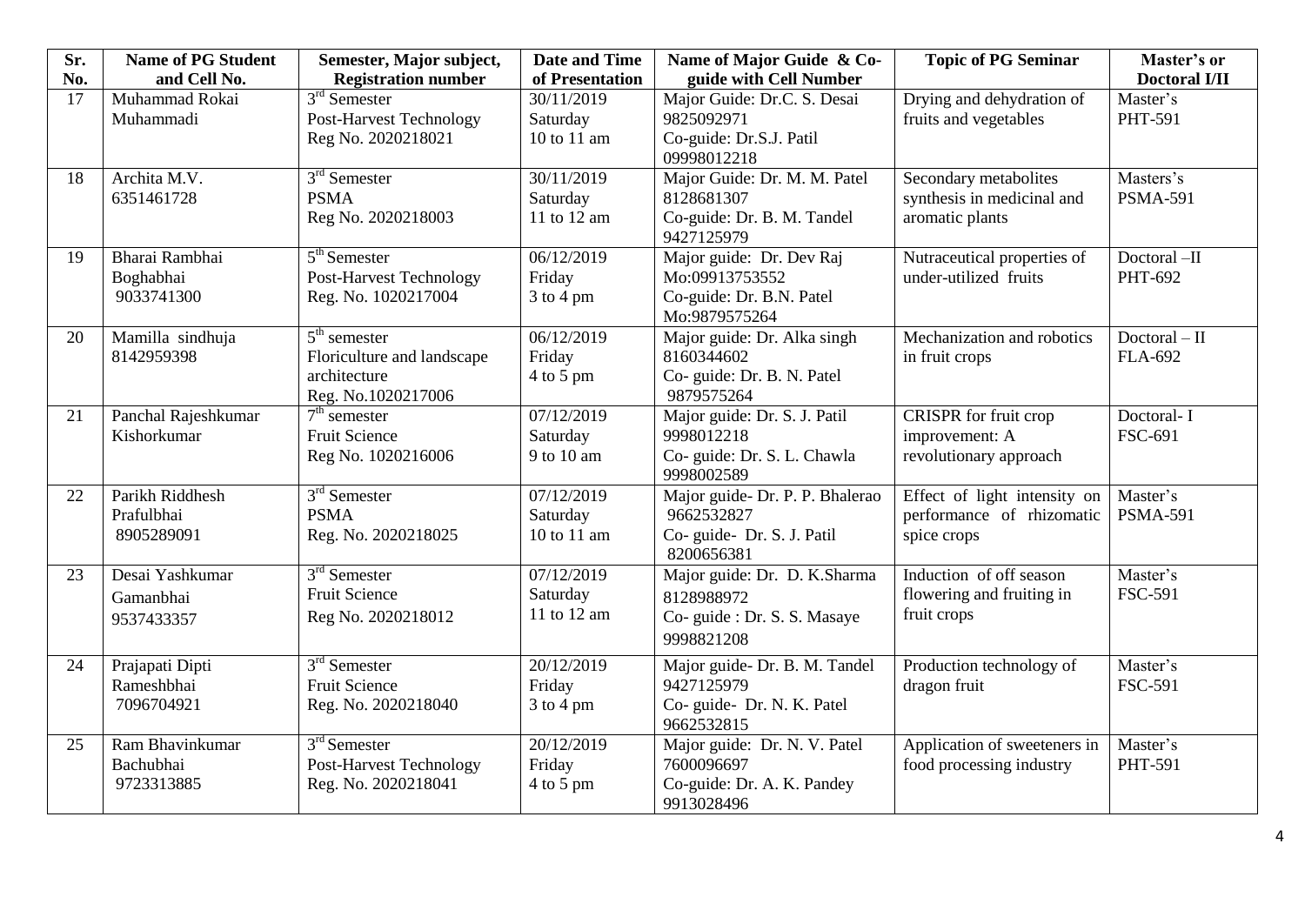| Sr. | <b>Name of PG Student</b> | Semester, Major subject,   | <b>Date and Time</b> | Name of Major Guide & Co-      | <b>Topic of PG Seminar</b>    | Master's or          |
|-----|---------------------------|----------------------------|----------------------|--------------------------------|-------------------------------|----------------------|
| No. | and Cell No.              | <b>Registration number</b> | of Presentation      | guide with Cell Number         |                               | <b>Doctoral I/II</b> |
| 26  | Patel Khushbuben          | $3rd$ Semester             | 21/12/2019           | Major guide: Dr. A. K. Pandey  | Use of hi-tech pre-shooting   | Master's             |
|     | Ashokbhai                 | <b>Fruit Science</b>       | Saturdy              | 9913028496                     | and post-shooting             | <b>FSC-591</b>       |
|     | 9737403025                | Reg No. 2020218032         | 9 to 10 am           | Co-guide: Dr. Sanjeev Kumar    | horticultural technologies in |                      |
|     |                           |                            |                      | 9712724384                     | banana                        |                      |
| 27  | Jadav Jayati Axaykumar    | $3rd$ Semester             | 21/12/2019           | Major Guide: Dr. M. M. Patel   | Phytoremediation potential    | Master's             |
|     | 6351461728                | <b>PSMA</b>                | Saturday             | 8128681307                     | of medicinal and aromatic     | <b>PSMA-591</b>      |
|     |                           | Reg No. 2020218015         | 10 to 11 am          | Co-guide: Dr. Sanjeevkumar     | plants                        |                      |
|     |                           |                            |                      | 9712724384                     |                               |                      |
| 28  | Patel Tanviben            | $3rd$ Semester             | 21/12/2019           | Major Guide Dr. A. K. Pandey   | Crop regulation techniques    | Master's             |
|     | Ashokbhai                 | Fruit Science              | Saturday             | 9913028496                     | in major fruit crops          | <b>FSC-591</b>       |
|     | 9099110860                | Reg No. 2020218038         | 11 to 12 am          | Co-guide: Dr. S. Y. Patel      |                               |                      |
|     |                           |                            |                      | 6354900025                     |                               |                      |
| 29  | Patel Saurabh Vitthalbhai | $3rd$ Semester             | 03/01/2020           | Major guide: Dr. H.V. Pandya   | Tomato pinworm [Tuta]         | Master's             |
|     | 9978164082                | Horticultural Entomology   | Friday               | 7600059973                     | absoluta (Meyrick)], a        | <b>HENT-591</b>      |
|     |                           | Reg. No. 2020218034        | $3$ to $4$ pm        | Co-guide: Dr. P. R. Patel      | devastating pest of tomato    |                      |
|     |                           |                            |                      | 9979761641, 8200675978         |                               |                      |
| 30  | Patel Smita Pravinbhai    | $3rd$ semester             | 03/01/2020           | Major Guide: Dr. Snehal Patel  | NPV A Powerful tool of        | Master's             |
|     | 919106777642              | Horticultural Entomology   | Friday               | 9428870528                     | IPM against the heliothis     | <b>HENT-591</b>      |
|     |                           | Reg No. 2020218037         | 4 to 5 pm            | Co-guide: Dr. P. R. Patel      | and spodoptera                |                      |
|     |                           |                            |                      | 9979761641                     |                               |                      |
| 31  | Patel Krutikakumari       | $3rd$ Semester             | 04/01/2020           | Major Guide Dr. C. R. Patel    | Technologies in passion       | Master's             |
|     | Umeshrai                  | <b>Fruit Science</b>       | Saturday             | 9428160937                     | fruit cultivation             | <b>FSC-591</b>       |
|     | 8849674102                | Reg No. 2020218033         | 9 to 10 am           | Co-guide: Dr. V. K. Parmar     |                               |                      |
|     |                           |                            |                      | 9428603900                     |                               |                      |
| 32  | <b>Rathod Sheetal</b>     | $3rd$ Semester             | 04/01/2020           | Major Guide Dr. C. R. Patel    | Pollen storage in fruit crops | Master's             |
|     | Devshibhai                | <b>Fruit Science</b>       | Saturday             | 9428160937                     |                               | <b>FSC-591</b>       |
|     | 7016476031                | Reg No. 2020218042         | 10 to 11 am          | Co-guide: Dr. N. B. Patel      |                               |                      |
|     |                           |                            |                      | 9998002505                     |                               |                      |
| 33  | Patel Umangkumar          | $3rd$ Semester             | 04/01/2020           | Major Guide: Dr. S. S. Gaikwad | Meadow orcharding in fruit    | Master's             |
|     | Ashvinbhai                | <b>Fruit Science</b>       | Saturday             | 9974062591                     | crops                         | <b>FSC-591</b>       |
|     | 7046394610                | Reg. No.: 2020218039       | 11 to 12 am          | Co-guide: Dr. S. S. Masaye     |                               |                      |
|     |                           |                            |                      | 9998821208                     |                               |                      |

processive

Coordinator P.G. Seminar & Associate Professor Department of Fruit Science ACHF, NAU, Navsari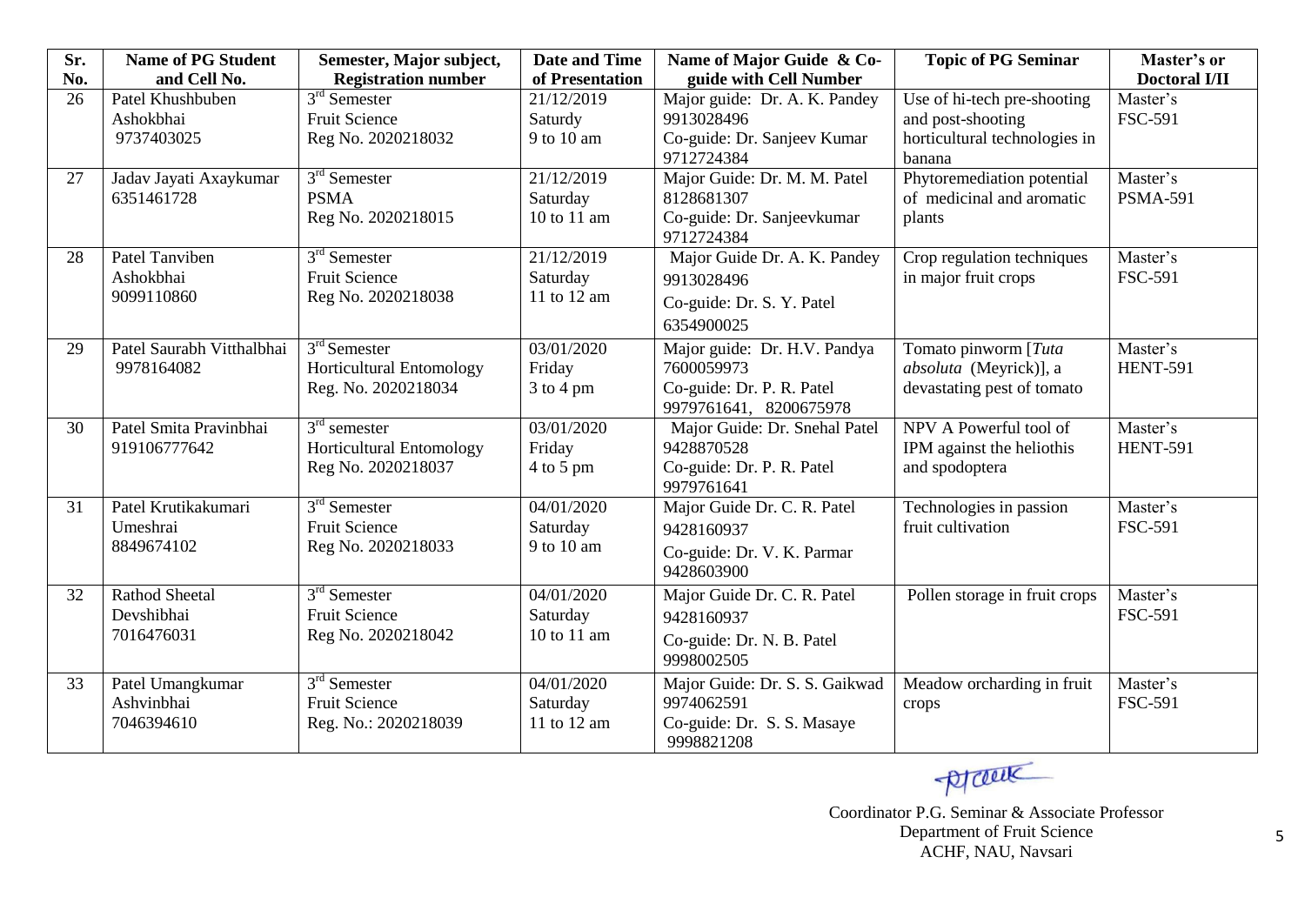## **ASPEE College of Horticulture and Forestry, N.A.U., Navsari.**

#### **:Guidelines for Preparation of PG Seminar Script and for Power Point Presentation:**

- Prepare Seminar Script in MS word having two pages only in Times New Roman with minimum font size of 12 and Distribute script in the beginning of the presentation to the P. G. Seminar  $Co$  – Ordinator, all the present faculty members as well as P.G. students.
- While addressing to the audience, the Speaker should introduce him/herself and give brief account of under graduate/post graduate studies and regarding research work if started.
- Give background of the Seminar without help of any visual aids.
- 4 Make 1<sup>st</sup> slide indicating an outline of presentation.
- Write in bullet form, not complete sentences.
- Include 4-5 points per slide.
- Avoid wordiness: use key words and phrases only.
- Concentrate audience on what you are discussing.
- Do not use distracting animation.
- Do not go overboard with the animation.
- Use different size fonts *e.g.* Title 36, Text 28 and subsequent 24. Minimum font size will be 18.
- Use a standard font like Times New Roman or Arial. Don't use a complicated font.
- CAPITALIZE ONLY WHEN NECESSARY. IT IS DIFFICULT TO READ.
- Use a colour of font that contrasts sharply with the background. *e.g.* blue font on white background.
- Use only 2 to 3 colours for different points, if necessary.
- Use the same background consistently throughout presentation.
- Proof your slides as well as gist for spelling mistakes and grammatical errors.
- Gist should be finalize before a week of date of presentation by major guide as well as co guide.
- Use a conclusion slide to summarize the main points of presentation in bullet form.
- Give readable numbers to all the slides of presentation on the bottom at centre is mandatory.
- All the P.G. Students enrolled for PG Seminar shall report to undersigned before a day of scheduled time for receiving instructions.
- Make presentation precise (accurate) and concise (short) with maximum 50 slides.

prout

**(P. G. Seminar Co –Ordinator)**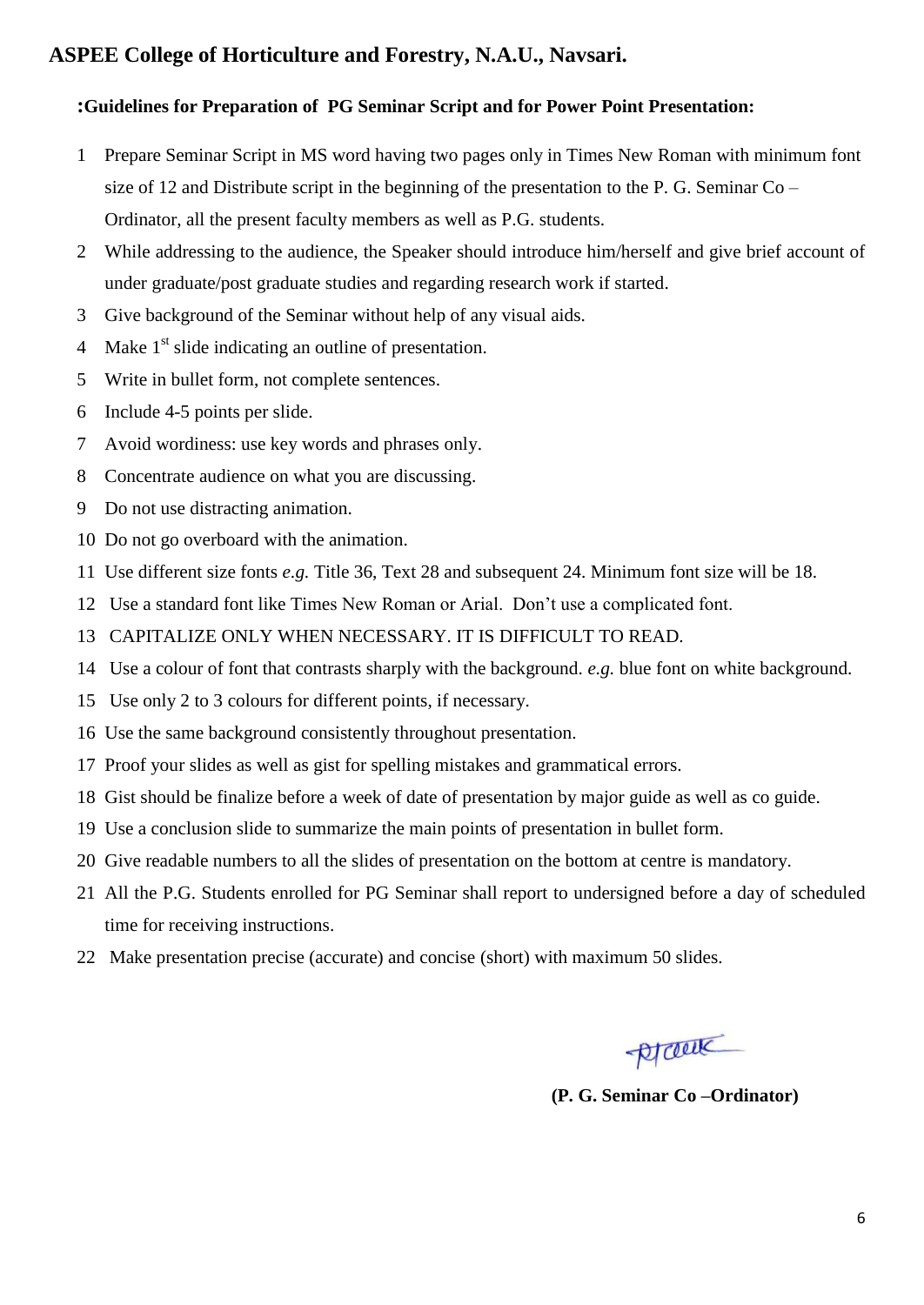# **APPENDIX – A**

## **Post Graduate Seminar / Evaluation Score Card**

Name of the College: ASPEE College of Horticulture & Forestry Navsari Agricultural University, Navsari.

(1)Name of P. G. Student:- (in capital letter) as per registration

(2)Registration No.:-

 $(3)$ Degree:-

- (4)Discipline:-
- (5)Seminar Topic:-
- (6)Date of Seminar:-
- (7)Course No. :-

## **Evaluation:-**

| Sr. No. | Aspect                                                         |                | <b>Marks</b>    |
|---------|----------------------------------------------------------------|----------------|-----------------|
|         |                                                                | <b>Maximum</b> | <b>Obtained</b> |
| (i)     | <b>Synopsis</b>                                                | 10             |                 |
|         | (Covering objective, theme, Methodology, literature)           |                |                 |
|         | appropriate to topic)                                          |                |                 |
| (ii)    | Presentation                                                   | 20             |                 |
|         | Language $(10) + Style(5) + Time(5)$                           |                |                 |
| (iii)   |                                                                | 20             |                 |
|         | (a) Presentation and expression (Convincing $/$ not up to the  |                |                 |
|         | mark)                                                          |                |                 |
|         | (b) Material presented (appropriate / unnecessary repetition / | 10             |                 |
|         | hardly justifying theme)                                       |                |                 |
| (iv)    | Preparation of matter / Material / Charts, Tables, Slides,     | 15             |                 |
|         | Live Specimen (Clarity content, easy in understanding          |                |                 |
|         | matters, statistical base, colour choice)                      |                |                 |
| (v)     | Discussion (Own seminar) Ability to answer queries,            | 25             |                 |
|         | questions                                                      |                |                 |
|         | <b>Total Score</b>                                             | 100            |                 |

Average Score **Evaluator's Signature** Name: Designation: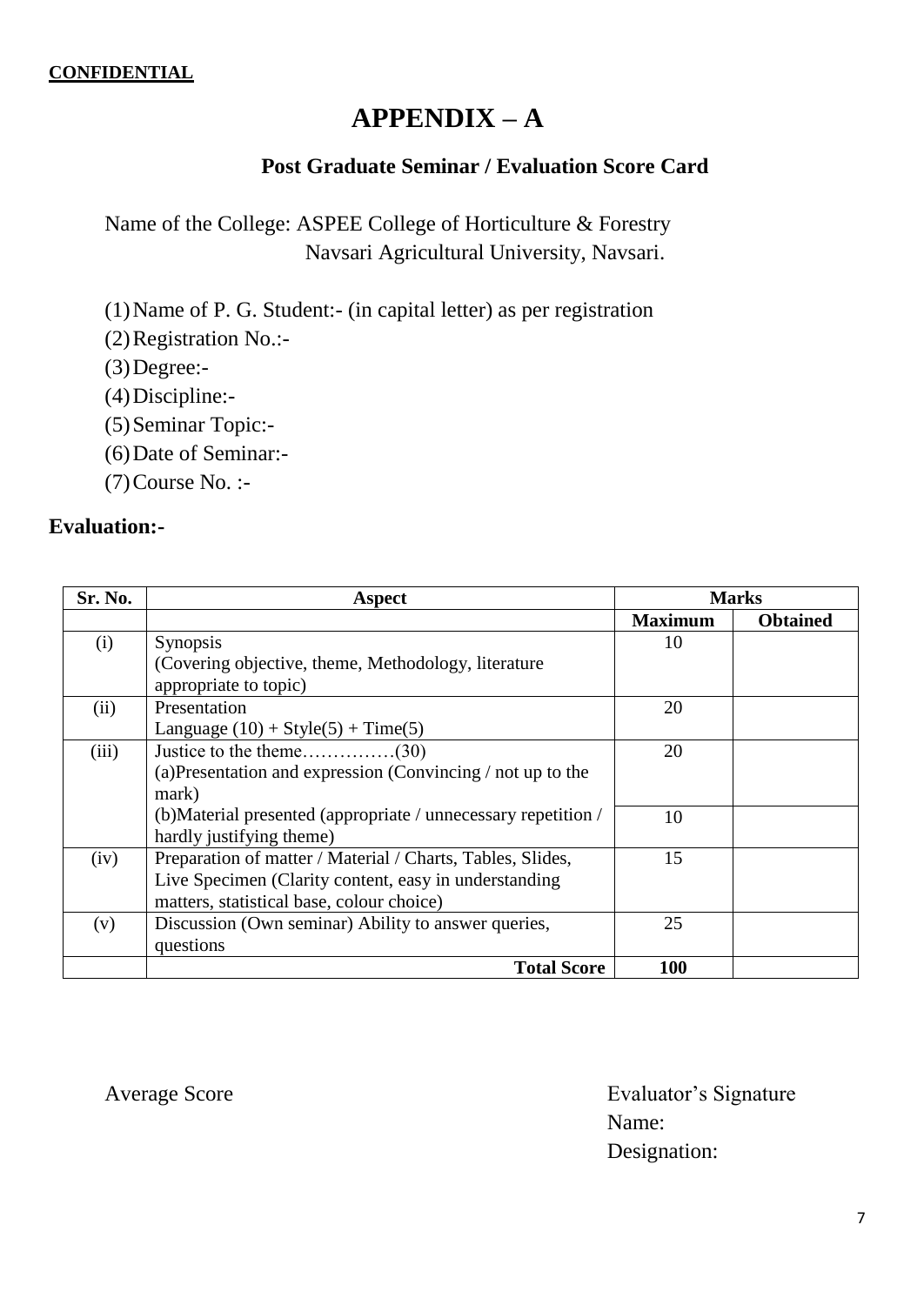# **NAVSARI AGRICULTURAL UNIVERSITY ASPEE COLLEGE OF HORTICULTURE & FORESTRY**

# **REPORT OF P. G. SEMINAR**

- 1. Name of P. G. Student:- (in capital letter) as per registration
- 2. Registration No.:-
- 3. Degree:-
- 4. Discipline:-
- 5. Seminar Topic:-
- 6. Date of Seminar:-
- 7. Course No. :-
- 8. Major Field:- Minor Field:-

The Seminar judging committee hereby certify that on considering the talk given  $by$ 

in partial fulfillment of the requirement of the degree of **M. Sc. (Horti.) / Ph. D.**in the discipline of and in their judgment the candidate has satisfactory met / failed to meet the requisite standard of performance.

| Sr. No. | Name of the committee member | <b>Signature</b>    | <b>Marks Obtained</b><br>out of 100 |
|---------|------------------------------|---------------------|-------------------------------------|
|         | Name of major guide          |                     |                                     |
| 2.      | Name of Co- guide            |                     |                                     |
| 3.      | <b>Member</b>                |                     |                                     |
| 4.      | <b>Member</b>                |                     |                                     |
| 5.      | <b>Member</b>                |                     |                                     |
|         |                              | <b>Total Score:</b> |                                     |
|         |                              | Av. Score:          |                                     |

Place : Navsari

Date: / /2019 Signature of Major Guide